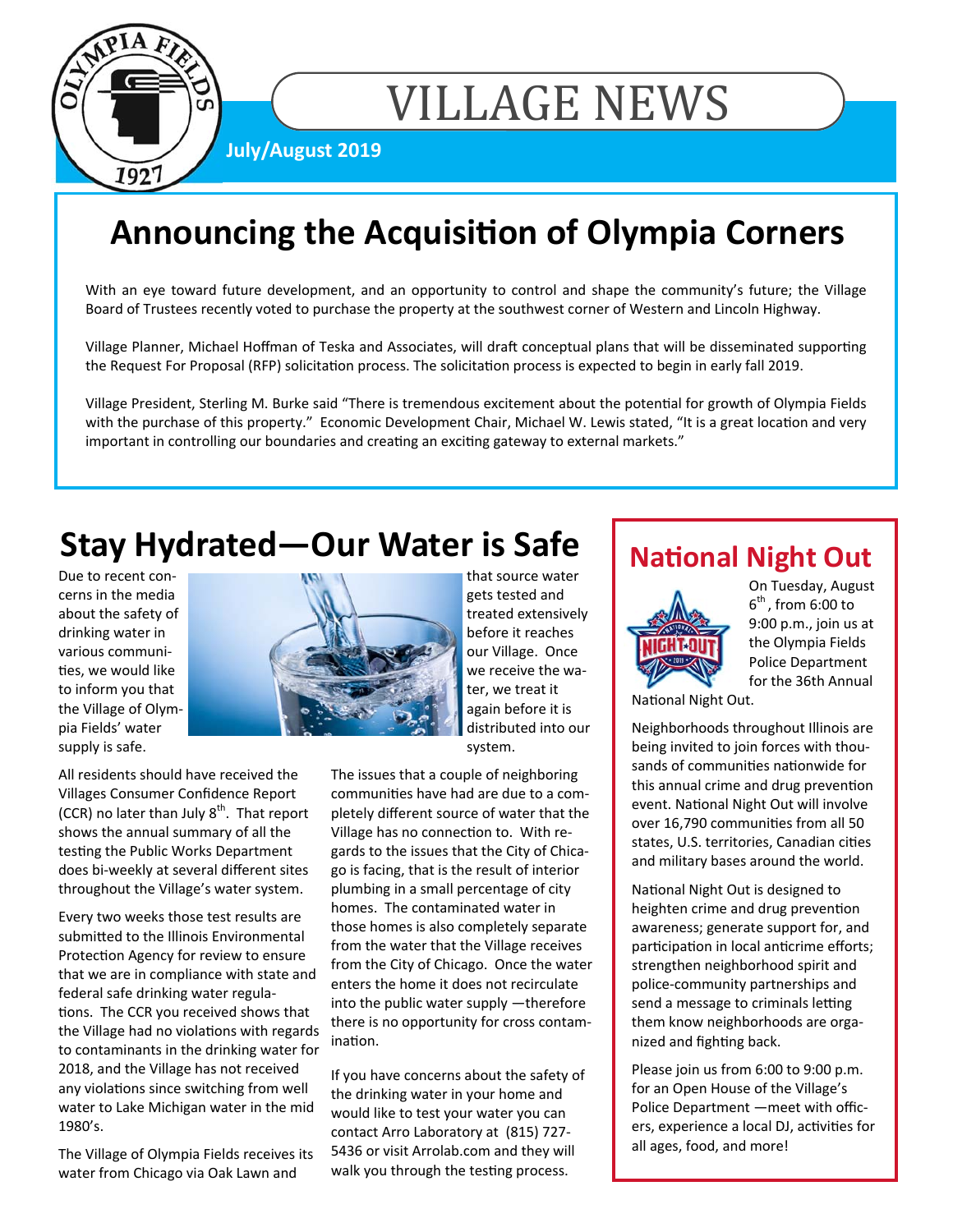# **Let's Keep in Touch**

We hope by now you've had a chance to visit the Village's website. One of the features we would like to encourage all residents to utilize is the "Notify Me" tool. By creating an account, you can choose the information you'd like to receive from the Village as new information is added to the website.

For instance, you can choose to receive notifications via text or email when Agendas, Bid Postings and Job Postings are added to the website. You can also sign up to receive Alerts on road closures, meeting cancellations and other notices.

If you have any concerns, you can also go to Report a Concern and submit a request. Concerns can be reported anonymously - even if you have an account created – by simply requesting not to be contacted. If you choose to



be contacted, you will receive an email addressing your concern.

### **Upcoming Road Closures and Detours**

The Village of Flossmoor will hold the Hidden Gem Half-Marathon race on the morning of September  $7<sup>th</sup>$ . The race will take place entirely within Flossmoor between the hours of 7 a.m. and noon.

The race will begin in downtown Flossmoor with a route that will include road closures on Kedzie, Governors Highway and Western Avenue. Roads will be reopened as soon as racers clear the route, with the race expected to be completed and all roads reopened by 11:45 a.m.

During the race, Olympia Fields will be impacted by increased traffic due to the detour plan which includes Pulaski/Crawford, 183<sup>rd</sup> Street, Dixie Highway and Vollmer Road. Flossmoor will be contracting with a traffic control company for road closure signage.



# **Important Safety Tips**

In an effort to further safeguard our community, the Olympia Fields Police Department is asking for assistance from residents to "**LOCK IT or LOSE IT".** 

The majority of our theft from motor vehicle incidents occur be-



cause the vehicle is left unlocked with valuables such as, loose coins, purses, wallets, electronic devices, car keys, car key fobs and etc., inside the vehicle. Always remember to:

 $\Rightarrow$  Keep your valuables out of sight or in the trunk.

 $\Rightarrow$  Never leave valuables in unattended vehicles.

- Always lock your vehicle.
- $\Rightarrow$  Notify the policy of any suspicious activity.

Residents are also reminded to NEVER use your cell phone while pumping gas.

Not only is this dangerous and could spark an explosion due to gasoline vapor in the air, it is an added distraction which could lead to items being removed from your vehicle, your car being stolen, or worse. Recent trends in criminal activity indicate this type of behavior is increasing at an alarming rate.

Remember to lock your car when pumping gas, never leave your vehicle unattended, stay off your cell phone and always be cognizant of your surroundings.